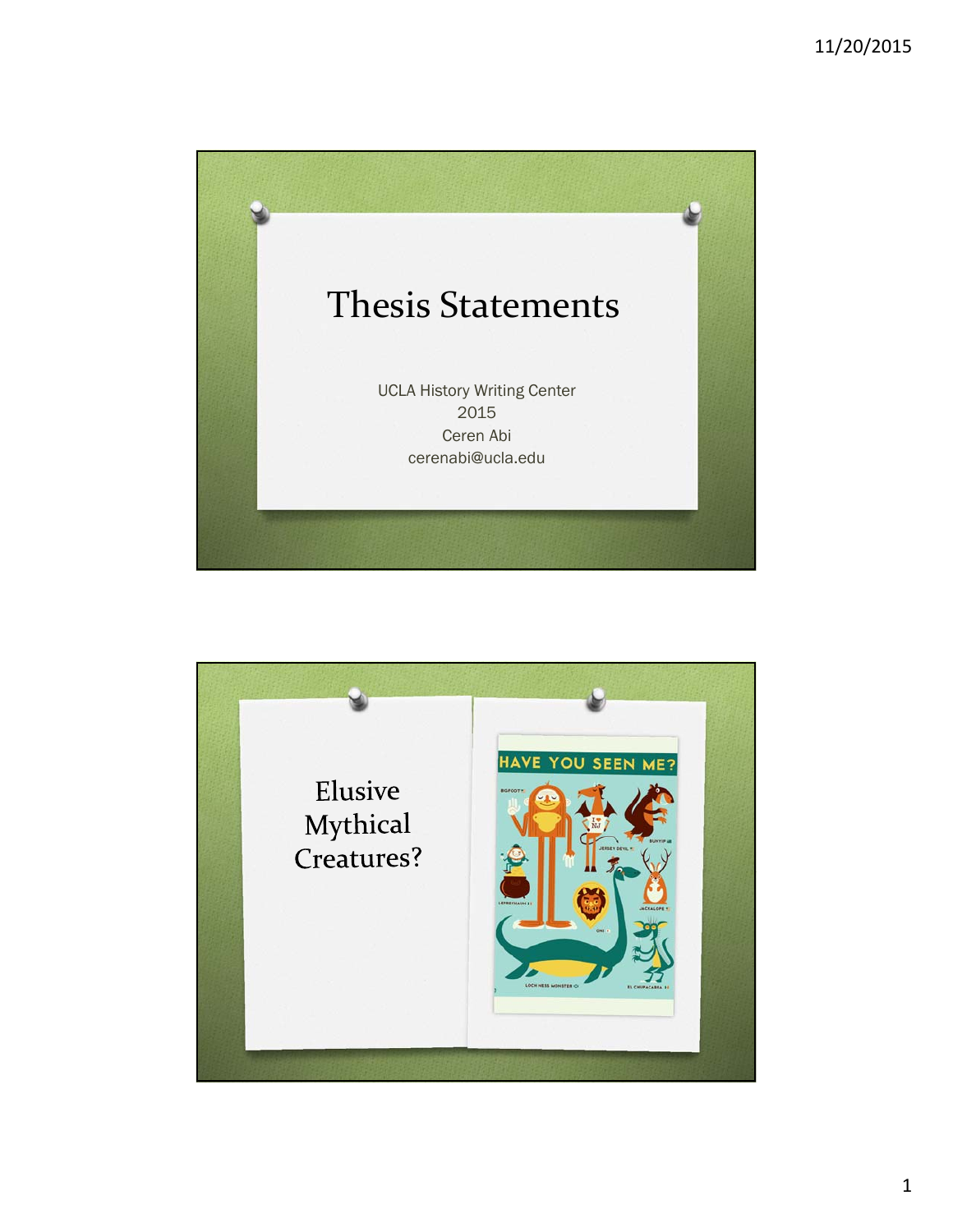

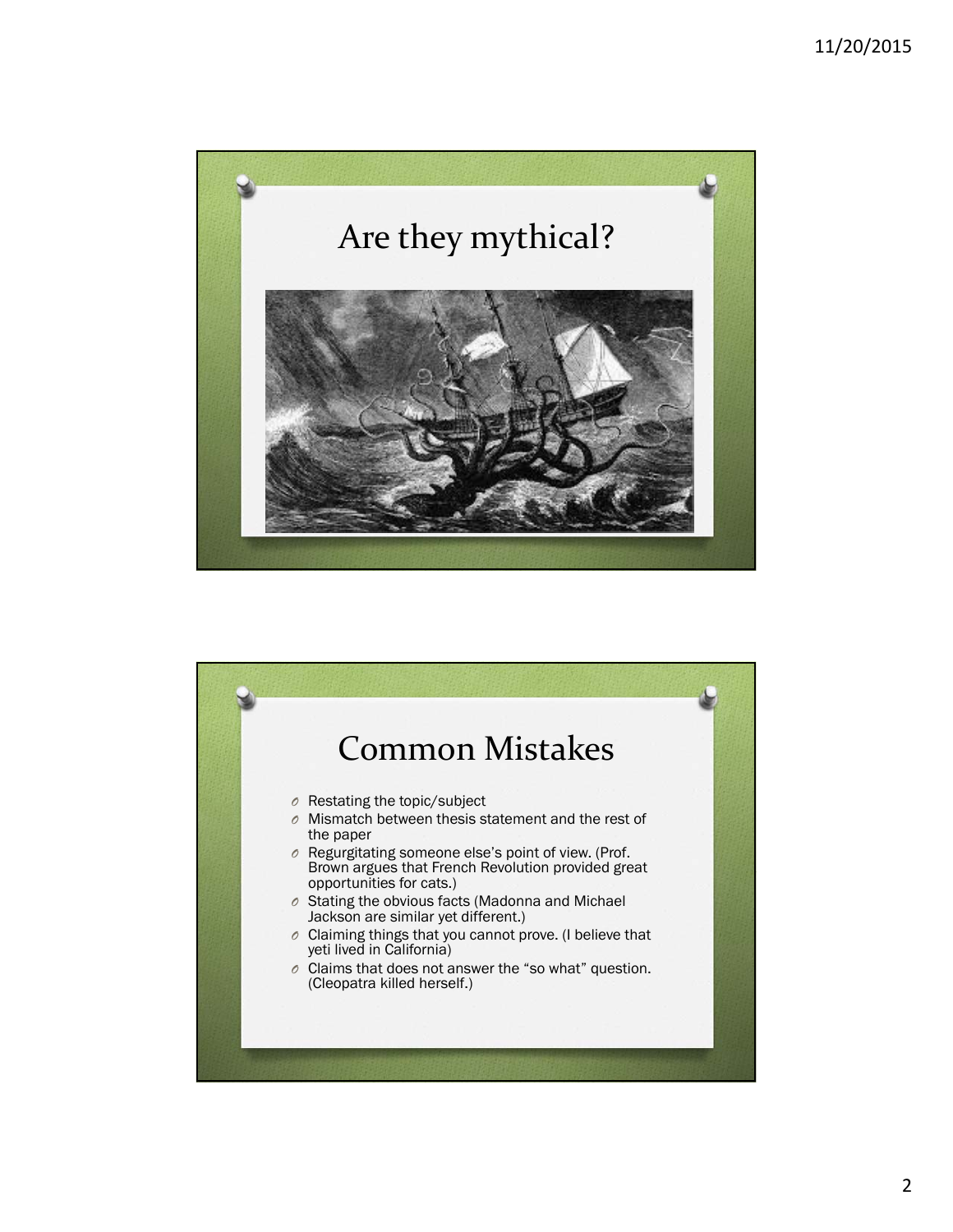

![](_page_2_Figure_2.jpeg)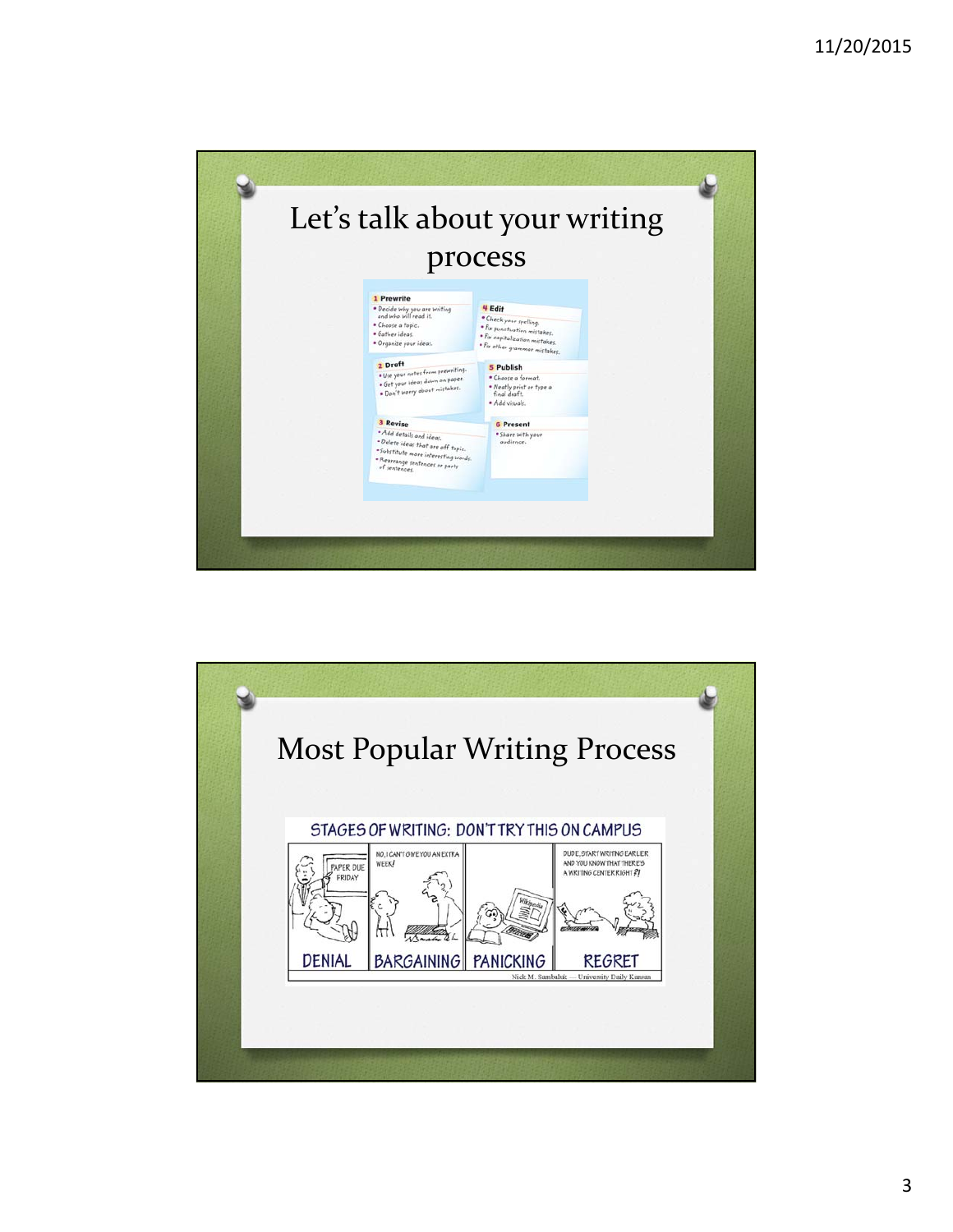![](_page_3_Figure_1.jpeg)

![](_page_3_Picture_2.jpeg)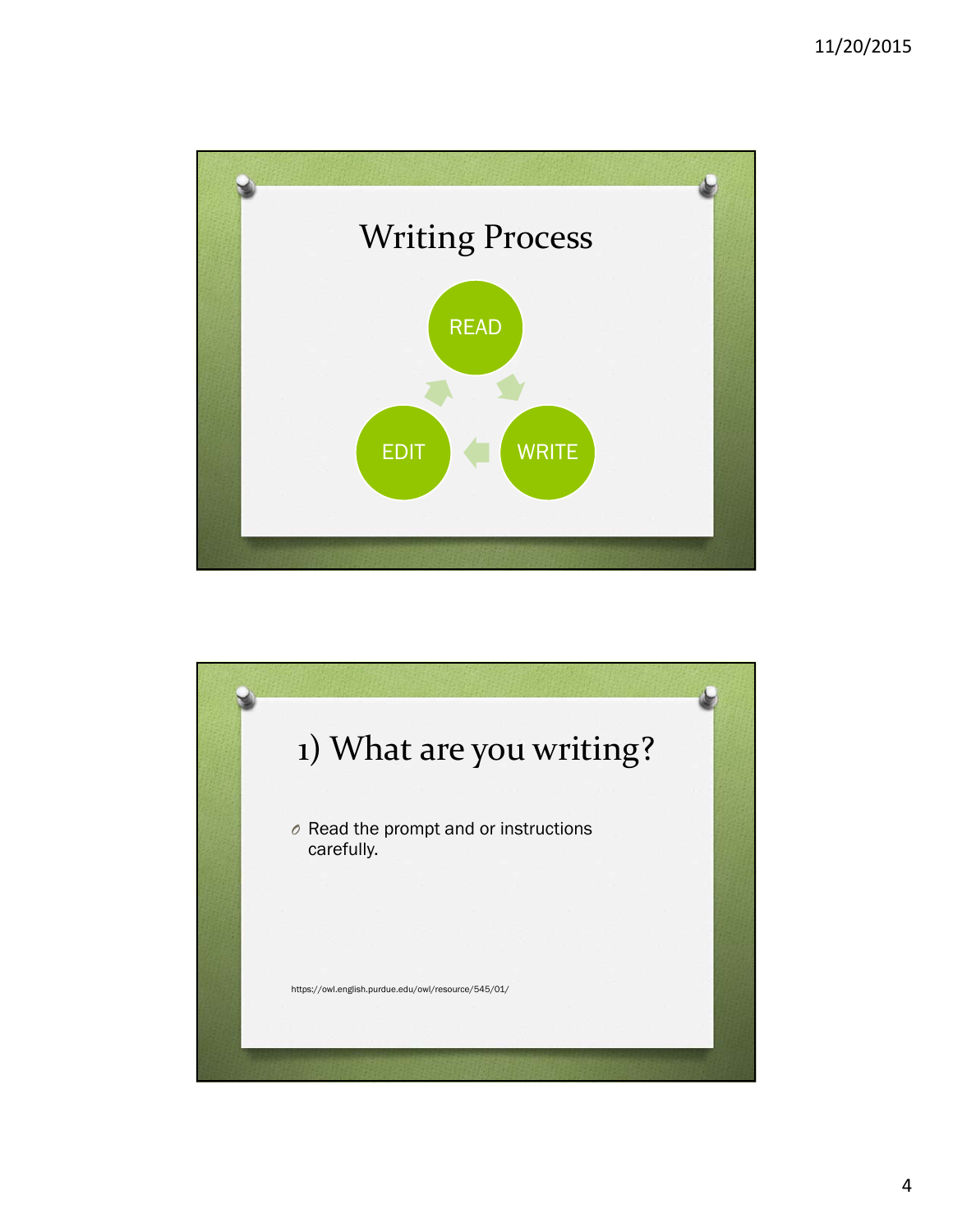![](_page_4_Picture_1.jpeg)

![](_page_4_Picture_2.jpeg)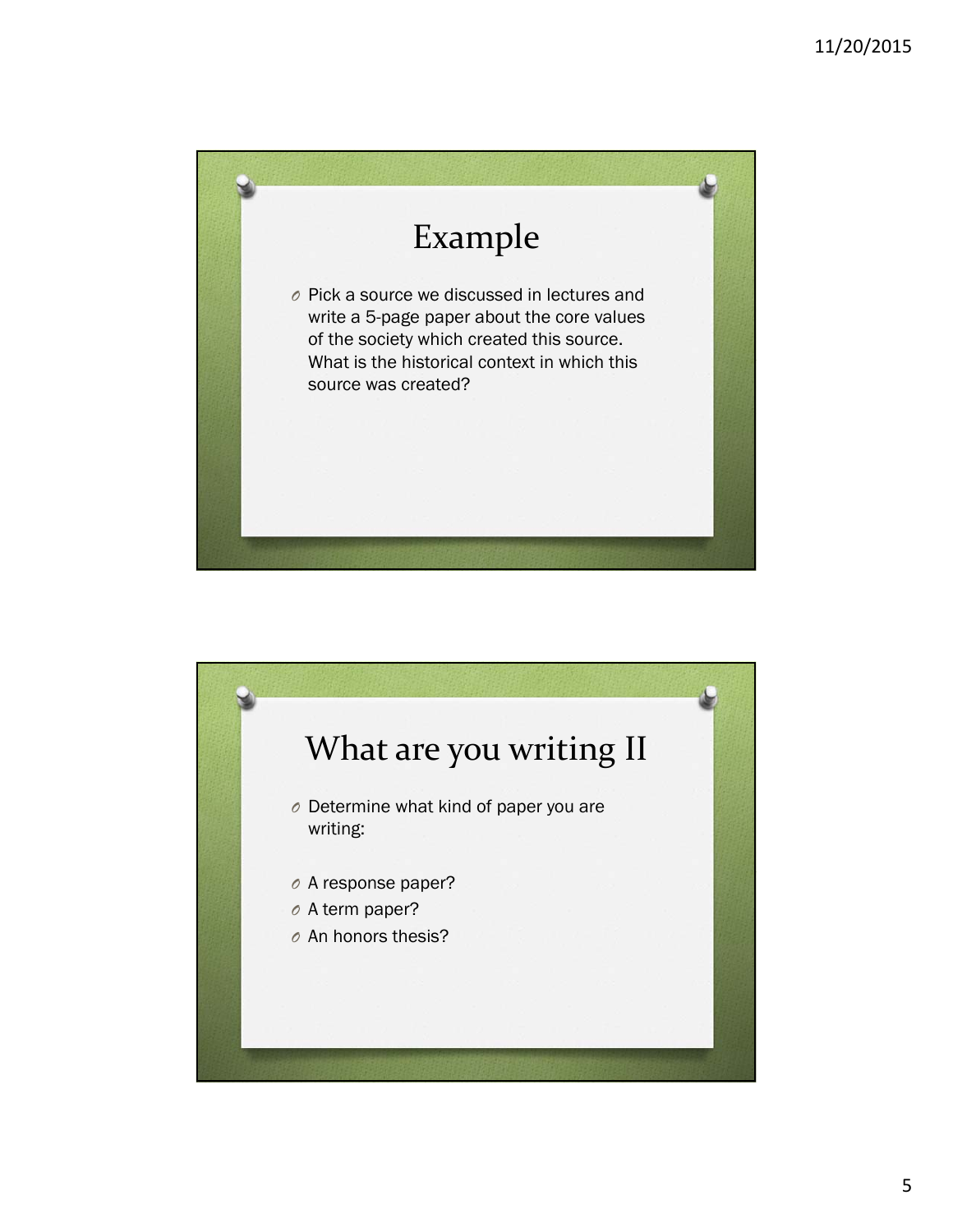![](_page_5_Picture_1.jpeg)

![](_page_5_Picture_2.jpeg)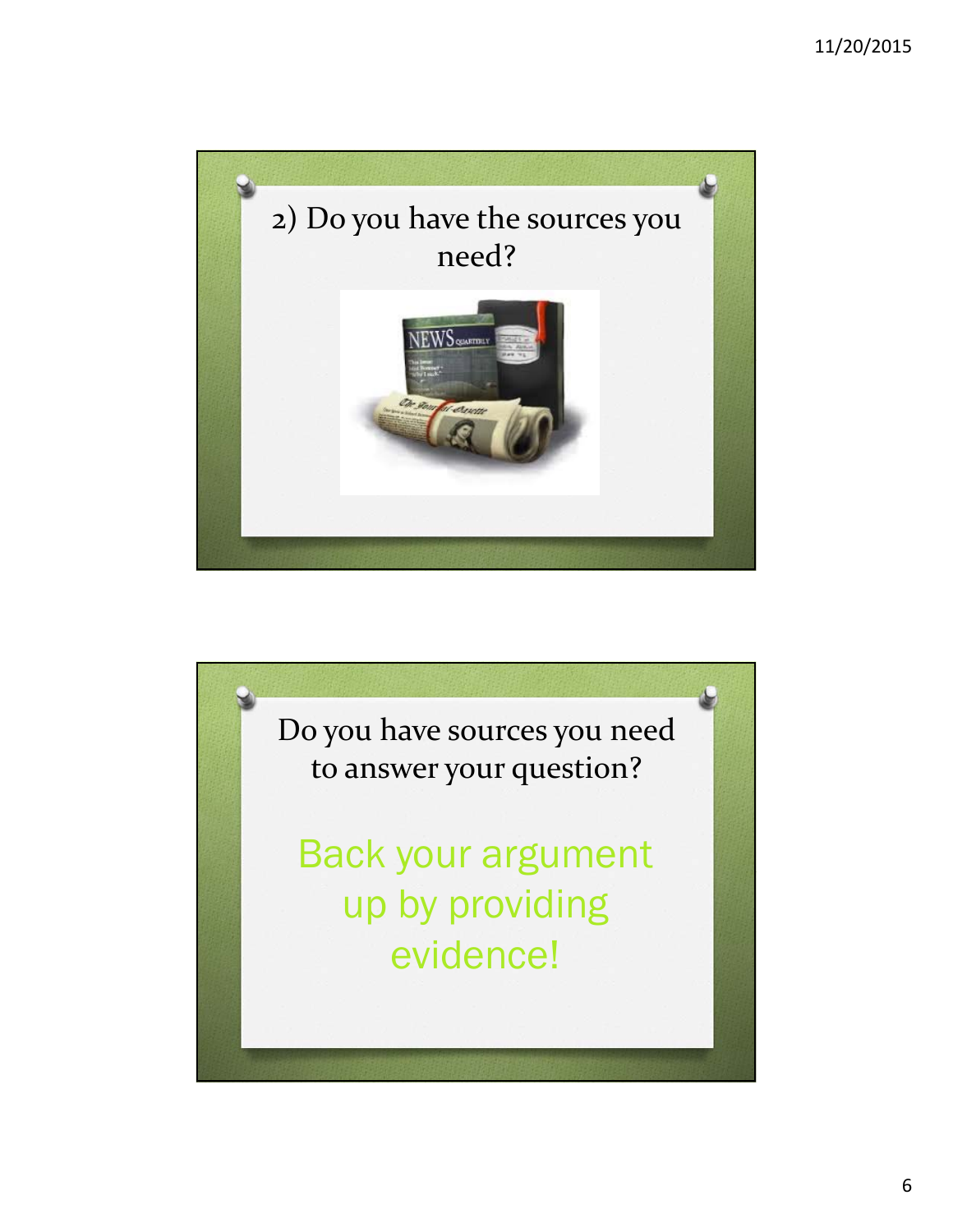![](_page_6_Picture_1.jpeg)

![](_page_6_Picture_2.jpeg)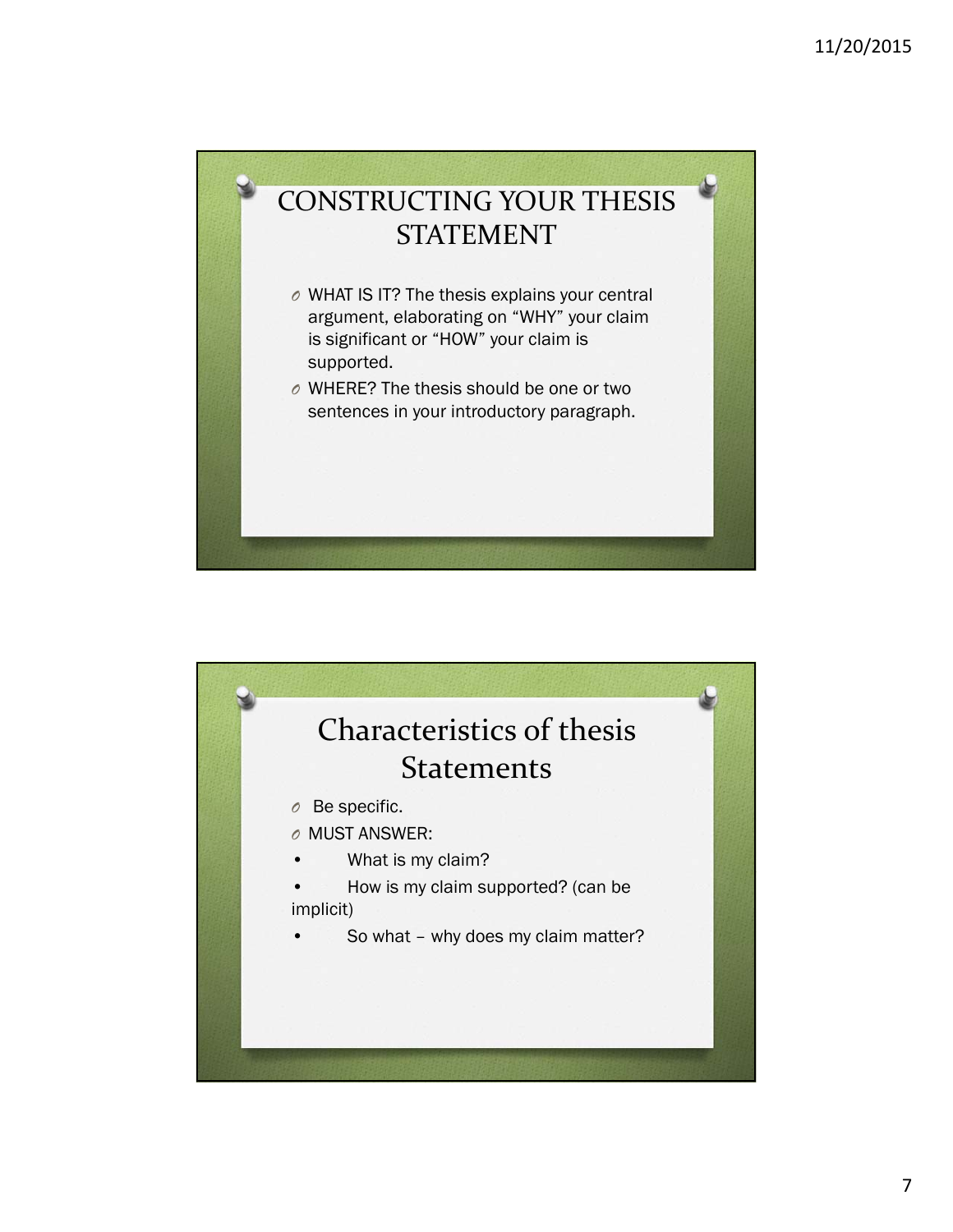![](_page_7_Picture_1.jpeg)

![](_page_7_Picture_2.jpeg)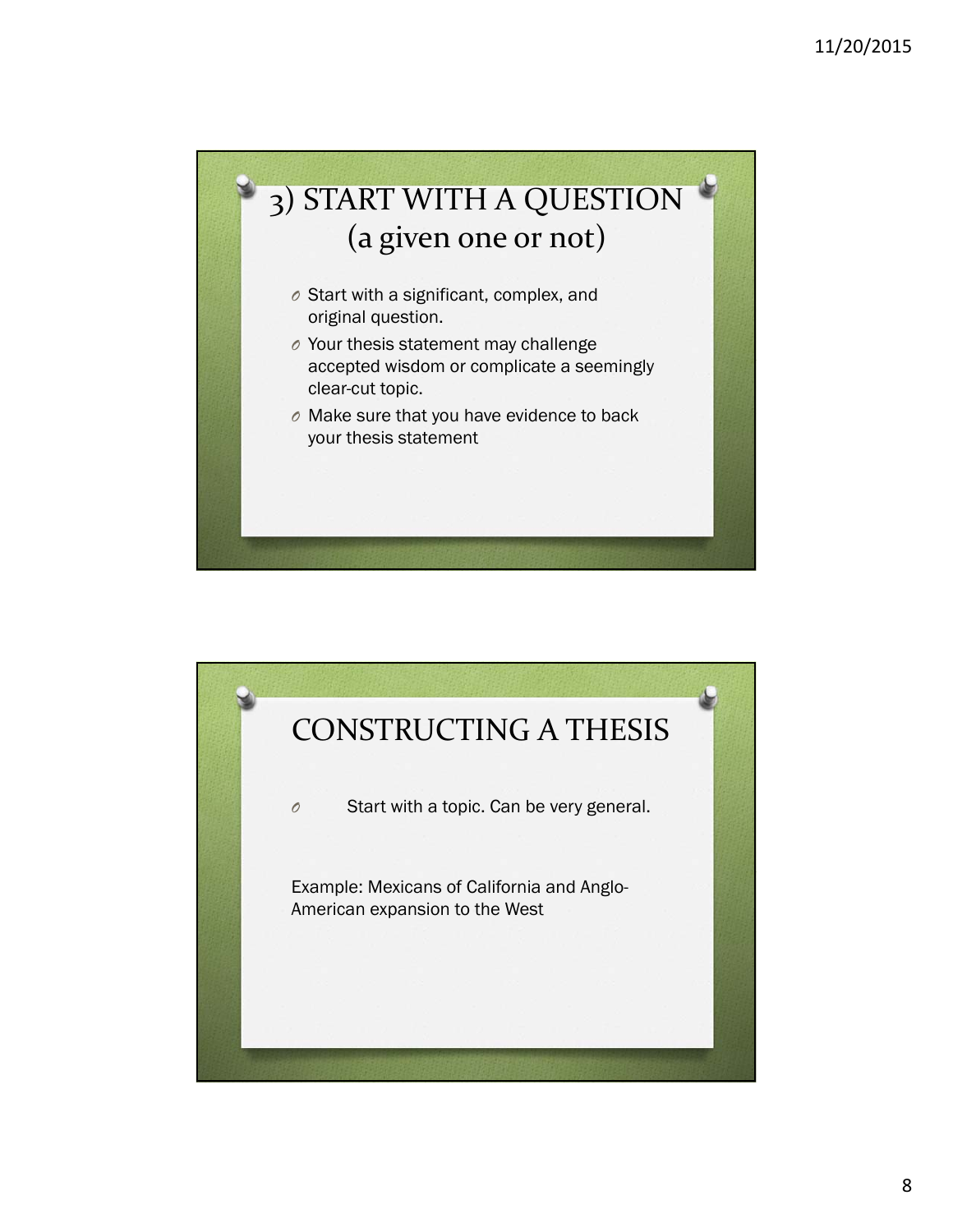![](_page_8_Picture_1.jpeg)

![](_page_8_Picture_2.jpeg)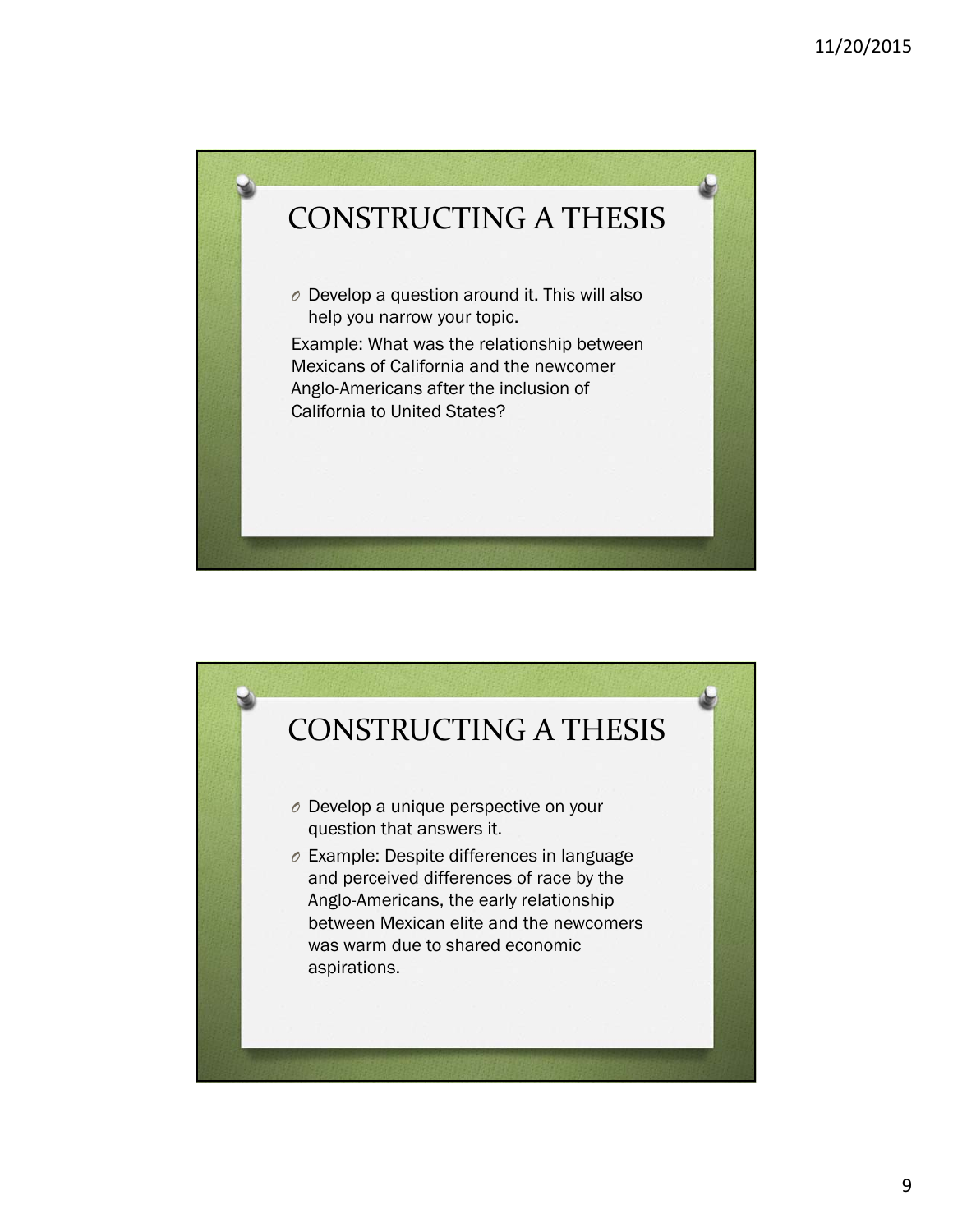![](_page_9_Picture_1.jpeg)

![](_page_9_Picture_2.jpeg)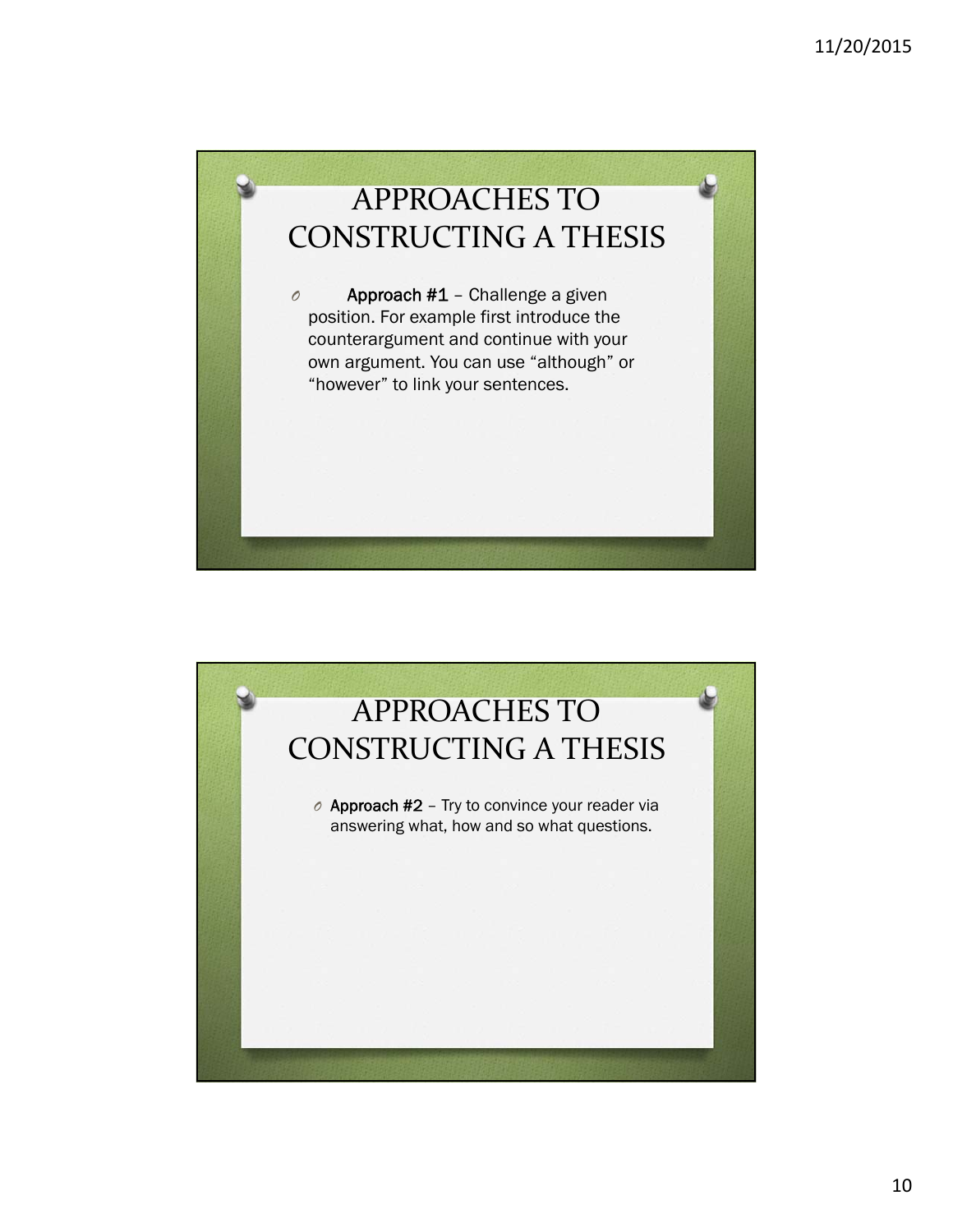![](_page_10_Picture_1.jpeg)

![](_page_10_Picture_2.jpeg)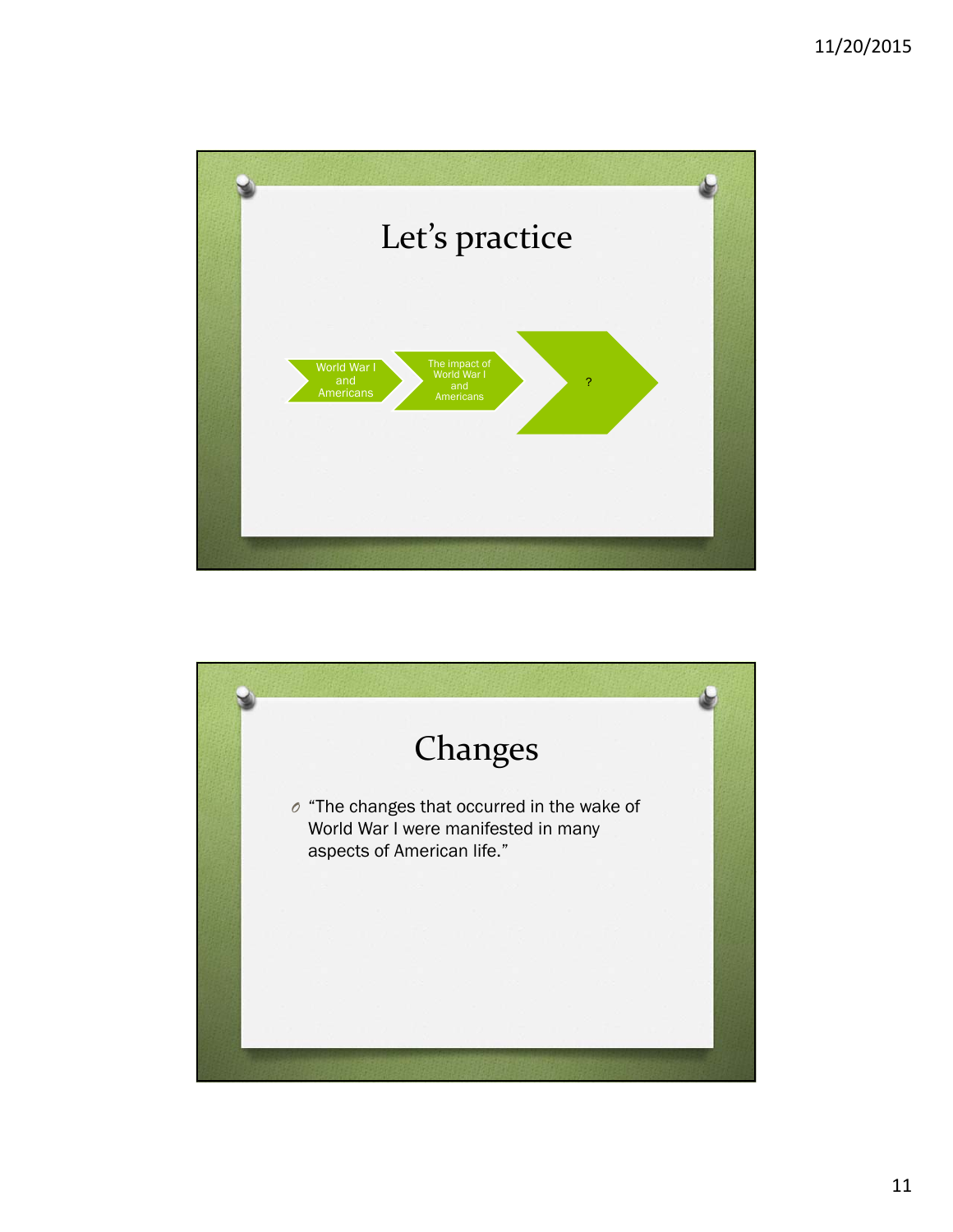![](_page_11_Picture_1.jpeg)

![](_page_11_Picture_2.jpeg)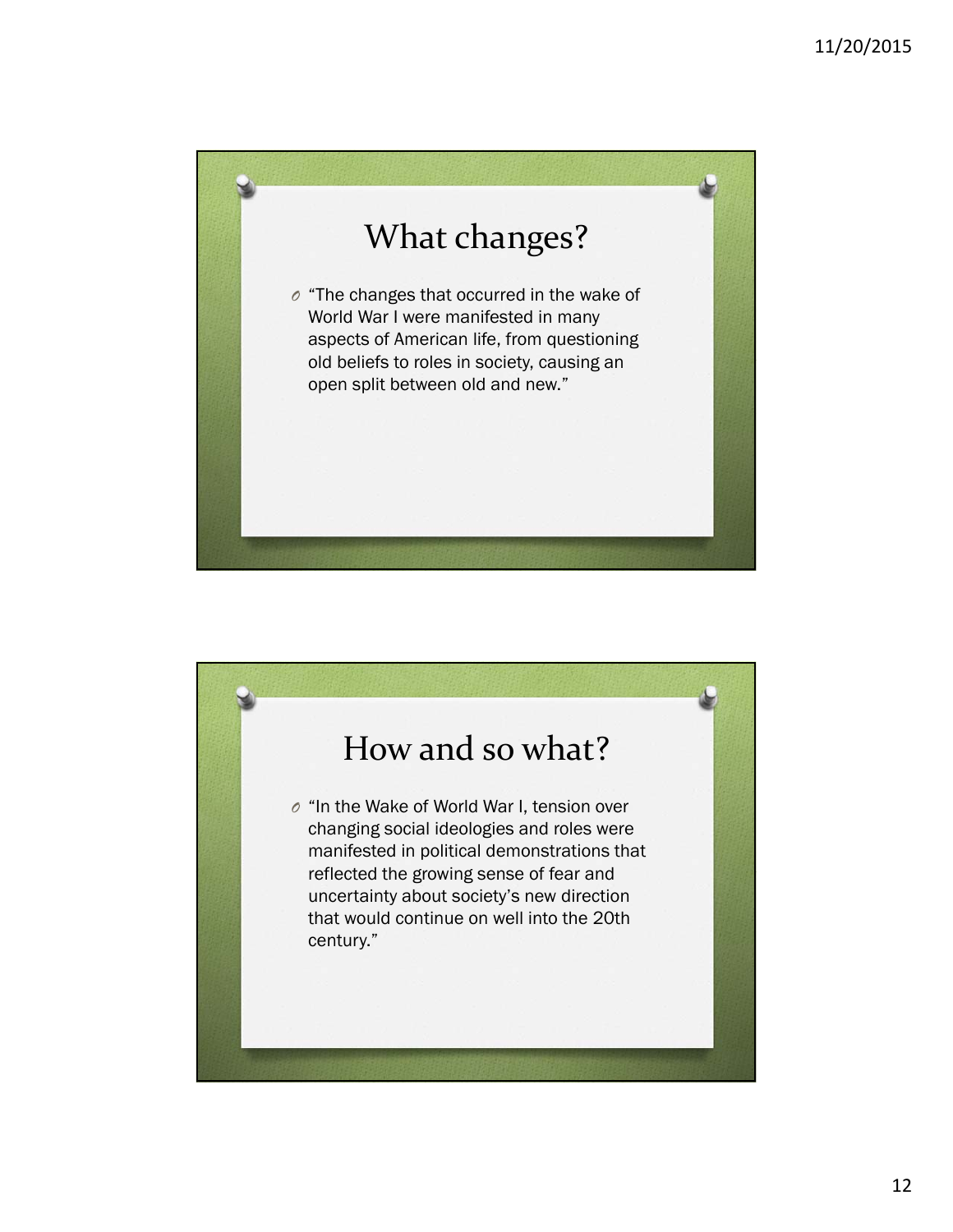![](_page_12_Picture_1.jpeg)

![](_page_12_Picture_2.jpeg)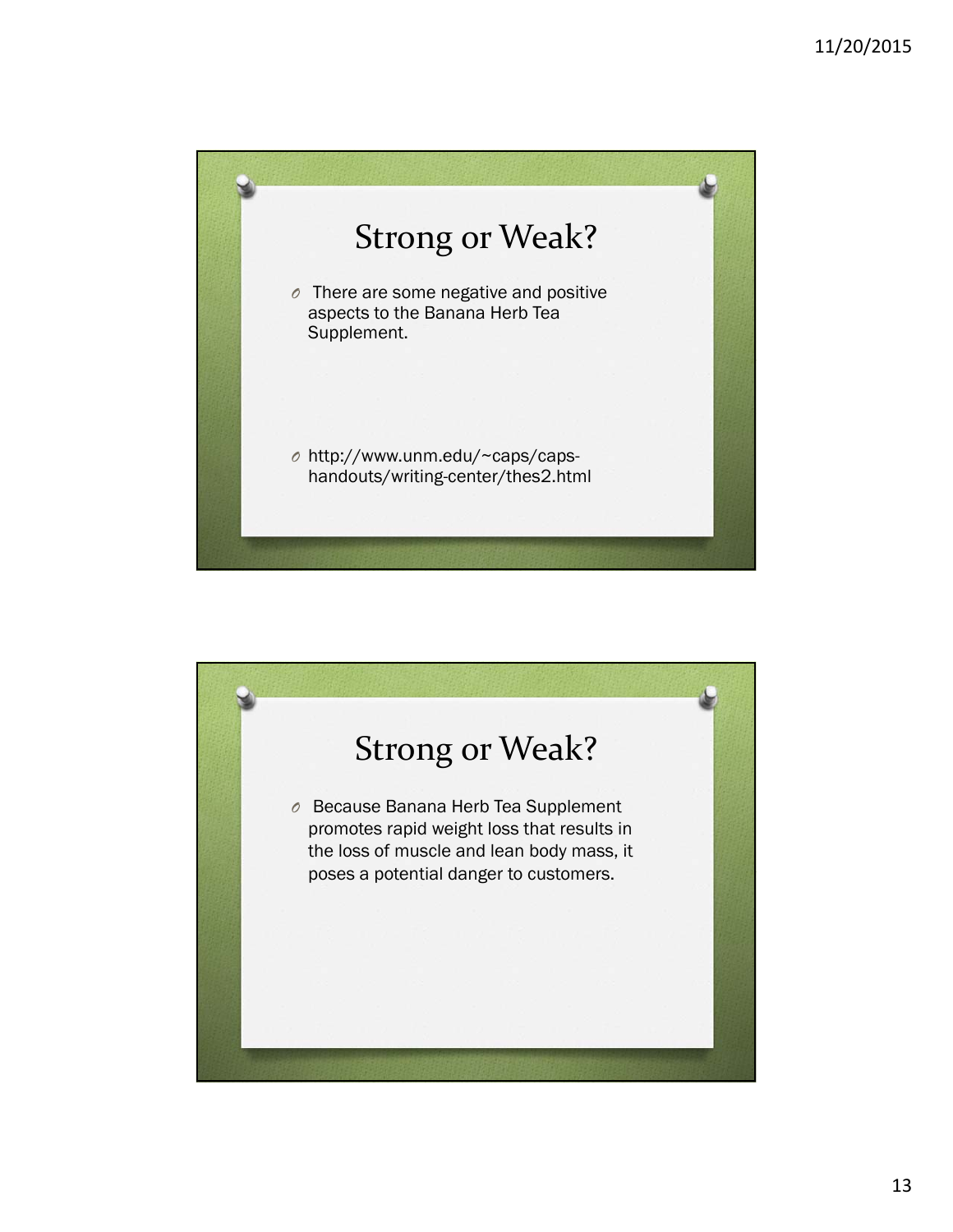![](_page_13_Picture_1.jpeg)

![](_page_13_Picture_2.jpeg)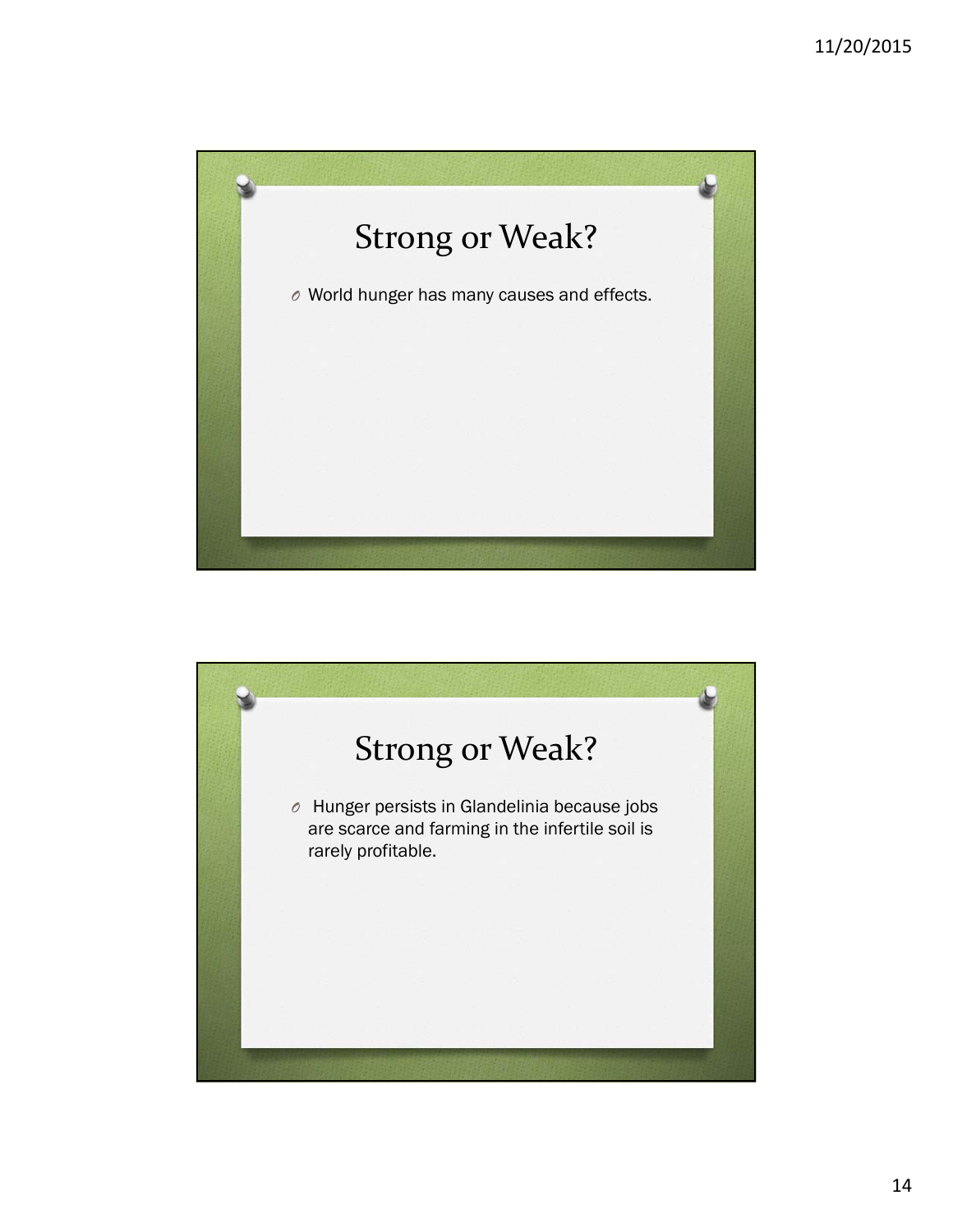![](_page_14_Picture_1.jpeg)

![](_page_14_Picture_2.jpeg)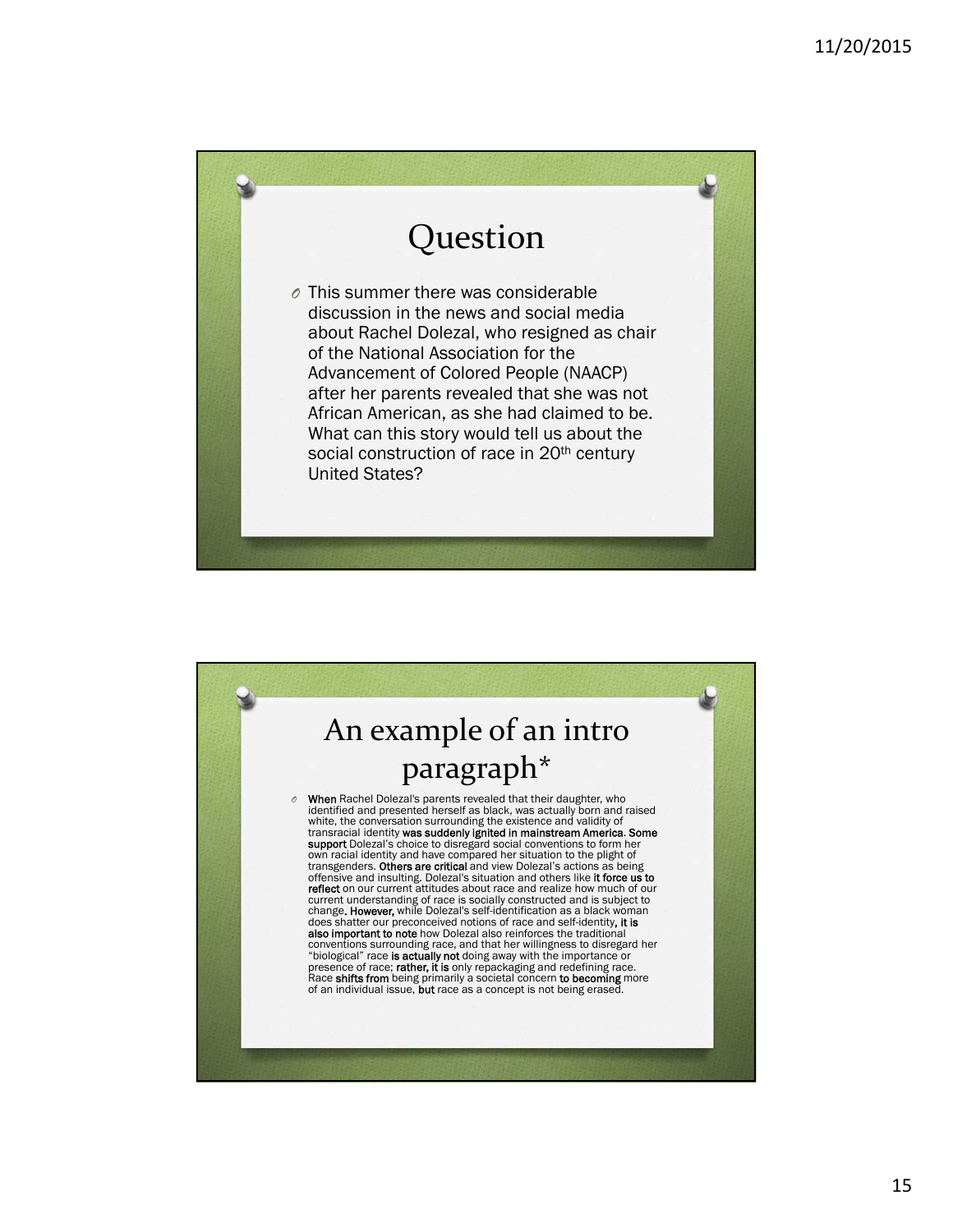![](_page_15_Picture_1.jpeg)

![](_page_15_Picture_2.jpeg)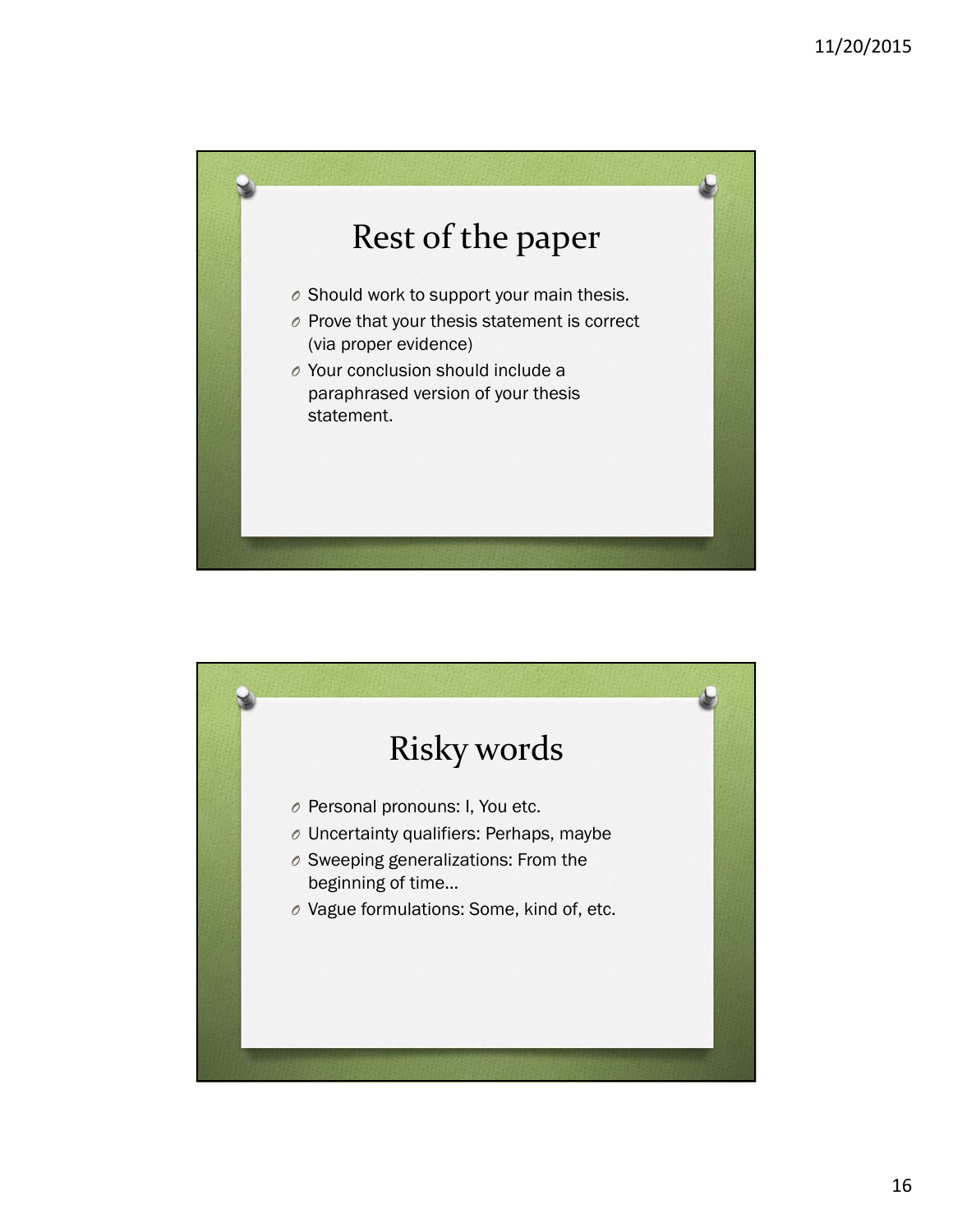![](_page_16_Picture_1.jpeg)

![](_page_16_Figure_2.jpeg)